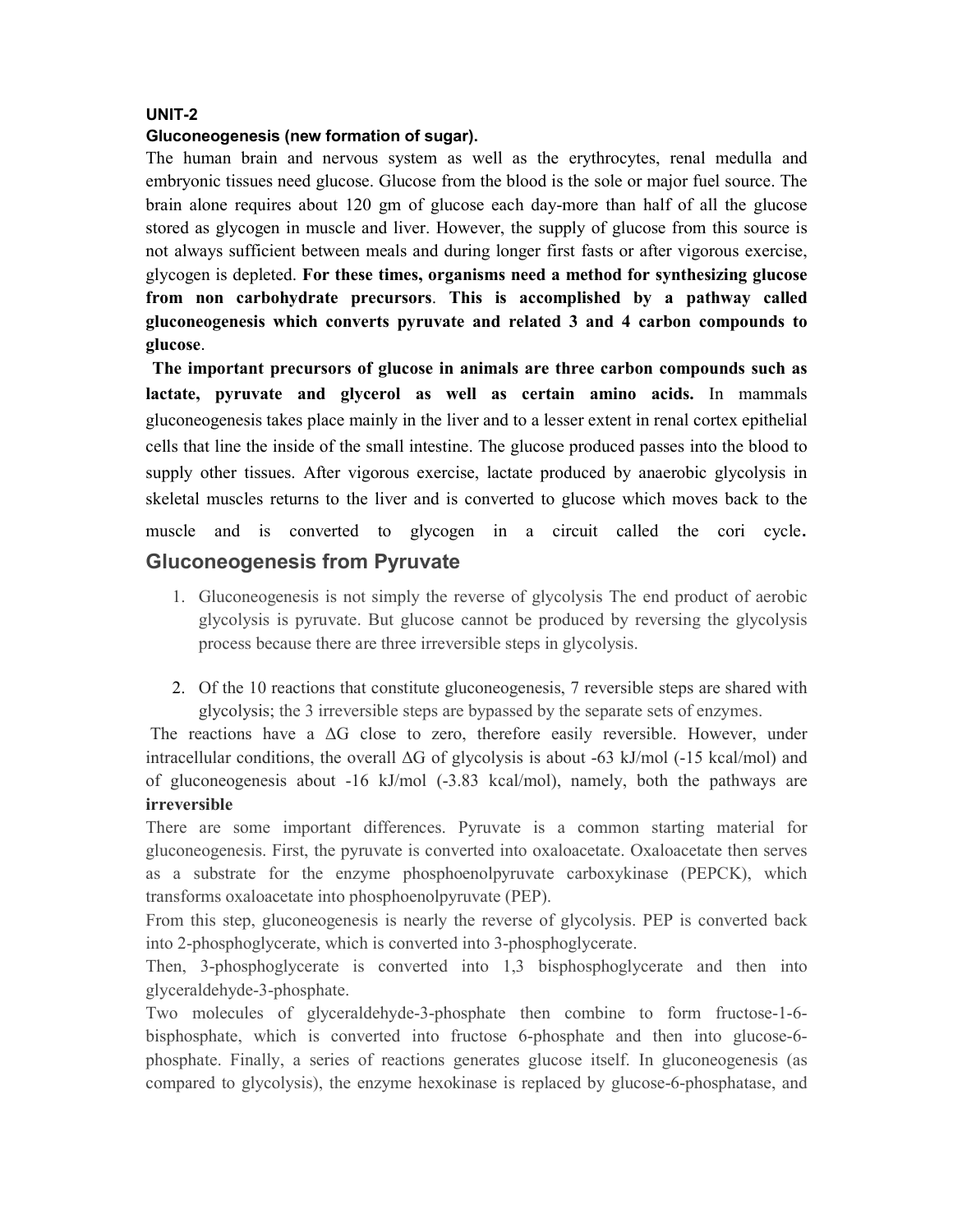the enzyme phosphofructokinase-1 is replaced by fructose-1,6-bisphosphatase. This helps the cell to regulate glycolysis and gluconeogenesis independently of each other.

Thus, the net requirements to make one glucose molecule are:

- Two pyruvate.
- Four ATP and two GTP.
- Two NADH.
- Six H2O

## **Significance of Gluconeogenesis Pathway**

- 1. Gluconeogenesis meets the needs of the body for glucose when sufficient carbohydrate is not available from the diet or glycogen reserves. 2. Glucone ogenesis meets the needs of the body for glucose when sufficient carbohydrate is not available from the diet or glycogen reserves.<br>2. Glycogen stored in adipose tissue and in skeletal muscle is converted to gluc
- by glycogenolysis. However the stored glycogen may not be sufficient during heavy exercise, diabetic conditions,or during fasting etc. so during shortage, glucose is synthesized by gluconeogenesis process. Gluconeogenesis meets the needs of the body<br>carbohydrate is not available from the diet or glyco<sub>g</sub><br>Glycogen stored in adipose tissue and in skeletal r<br>by glycogenolysis. However the stored glycogen<br>heavy exercise, diabeti
- 3. A continual supply of glucose is necessary as a source of energy especially for the nervous system and erythrocytes.
- 4. Gluconeogenesis mechanism is used to clear the products of the metabolism of other tissues from the blood, eg: Lactate, produced by muscle and erythrocytes and glycerol, which is continuously produced by adipose tissue. A continual supply of glucose is necessary as a source of energy especially for<br>the nervous system and erythrocytes.<br>Gluconeogenesis mechanism is used to clear the produced of the metabolism of<br>other tissues from the blood

## **Associated Disease**

Deficiency in any of the gluconeogenic enzymes leads to hypoglycemia. Failure of gluconeogenesis may be fatal.

The bypass reaction that occur during conversion of pyruvate to glucose are

- 1. **Conversion of pyruvate to Phosphoenolpyruvate (PEP)**
- 2. **Conversion of Fructose Fructose-1,6-bisphosphate to Fructose-6-phosphate phosphate**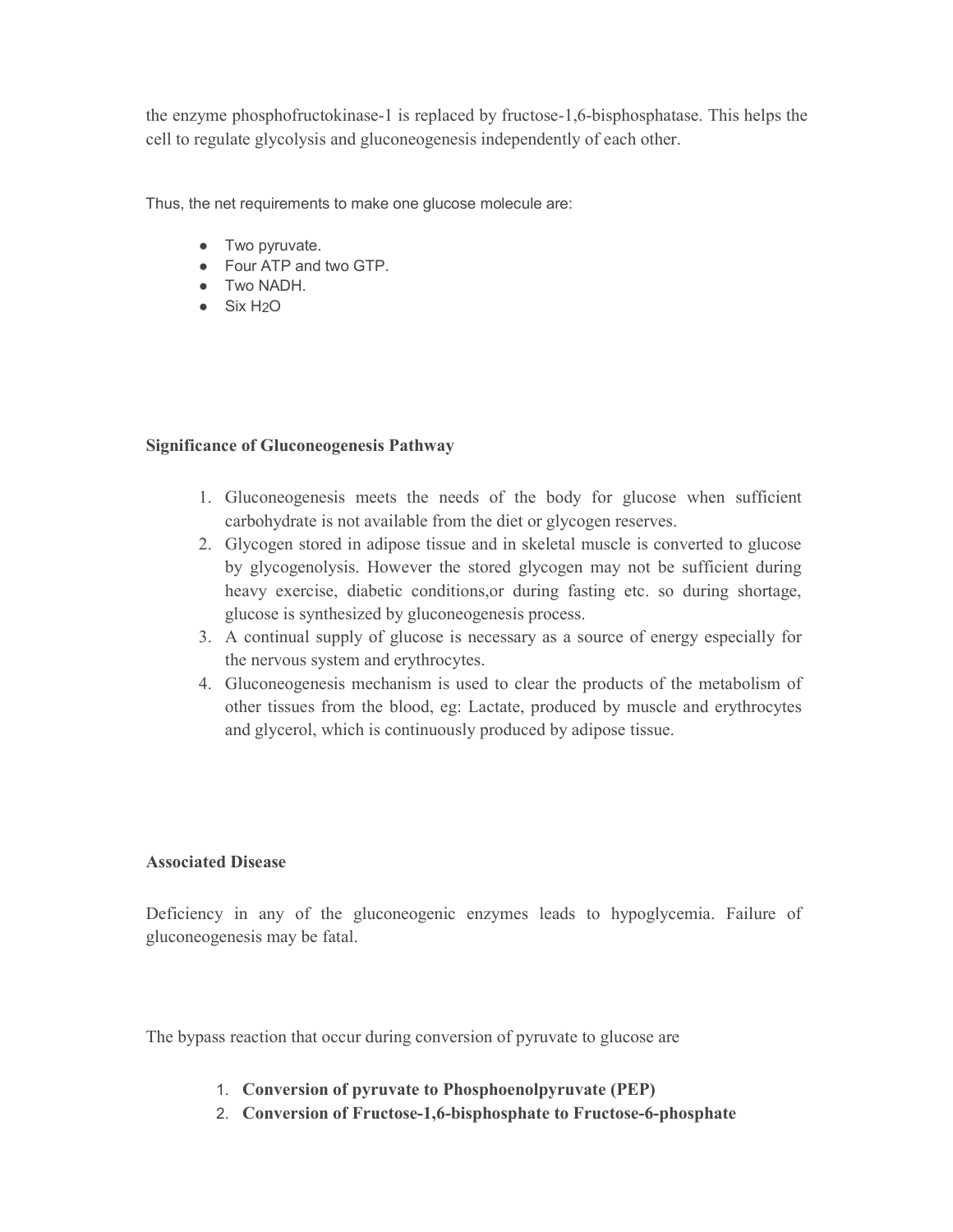# 3. **Conversion of Glucose-6-phosphate to glucose**

# **Bypass step I: Conversion of Pyruvate to PEP:**

- It is the first bypass reaction in gluconeogenesis
- The conversion of pyruvate to PEP occurs in both cytosol and mitochondria.
- First pyruvate is transported from cytosol into mitochondira or it is generated in mitochondria from alanine by transamination (urea cycle)
- Then pyruvate carboxylase) coenzyme-biotin) converts pyruvate to Oxaloacetate within mitochondria.

Pyruvate + HCO3- +ATP—————————— Oxaloacetate + ADP + pi

• The mitochondrial membrane do not have transporter for Oxaloacetate. So, oxaloacetate is reduced to malate by mitochondrial enzyme malate dehydrogenase

Oxaloacetate + NADH + H+—————– malate + NAD+

• Malate leaves the mitochondria through special transporter and in cytosol it is reoxidized into oxaloacetate by the cytosolic enzyme malate dehydrogenase.

Malate + NAD+———————- Oxaloacetate + NADH + H+

• The oxaloacetate is then converted to Phosphoenol pyruvate (PEP) by an enzyme phosphoenolpyruvate carboxykinase. This reaction is Mg++ dependent and require GTP.

Oxaloacetate + GTP—————- PEP + GDP + CO2

## **Bypass Step II: conversion of Fructose-1,6-bisphosphate to Fructose-6-phosphate**

• This reaction is catalyzed by an enzyme fructose-1,6-bisphospatase (FBPase-1)which causes the irreversible hydrolysis of phosphate at C1.

Fructose-1,6-bisphosphate +H2O—————–fructose-6-phosphate + Pi

## **Bypass step III: conversion of glucose-6-phosphate to glucose**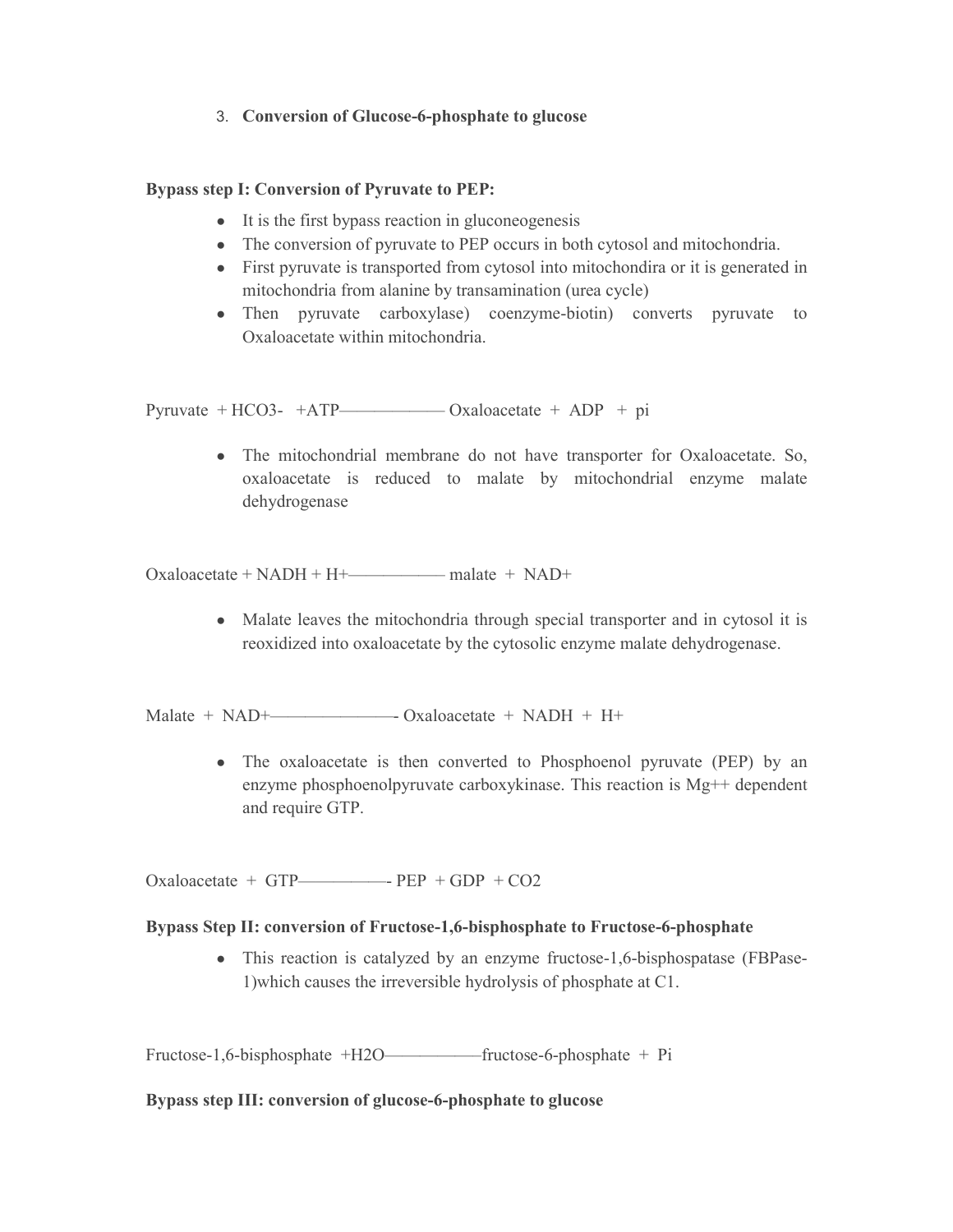• This reaction is catalyzed by glucose-6-phosthatase which hydrolyses the phosphate at C6 yielding glucose.

Glucose-6-phosphate  $+H2o$  ——————— Glucose  $+Pi$ 

Other precursors such as lactate, intermediates of TCA cycle and some glucogenic aminoacids can also convert into glucose.

# **1. Conversion of lactate:(cori's cycle)**

- Lactate generates during anaerobic respiration in Erythrocytes and in muscle during heavy exercise is converted into pyruvate by an enzyme lactate dehydrogenase.
- Pyruvate then enter into mitochondria from cytosol and convert into Oxaloacetate by the enzyme pyruvate carboxylase
- Oxaloacetate directly convert into PEP (phospoenolpyruvate) by an isoenzyme PEP carboxykinase within Mitochondria.
- PEP is then transported outside of mitochondria to continue gluconeogenesis.

# **2. conversio of TCA intermediate and aminoacids into glucos**

- Citrate, isocitrate, alfa-ketoglutarate, succinyl coA, succinate, fumarate, malate etc all intermediates of TCA cycle are oxidized to oxaloacetate which then converts in glucose.
- The glucogenic aminoacids such as alanine, glutamine etc. are converted to pyruvate which in turn converts to glucose.